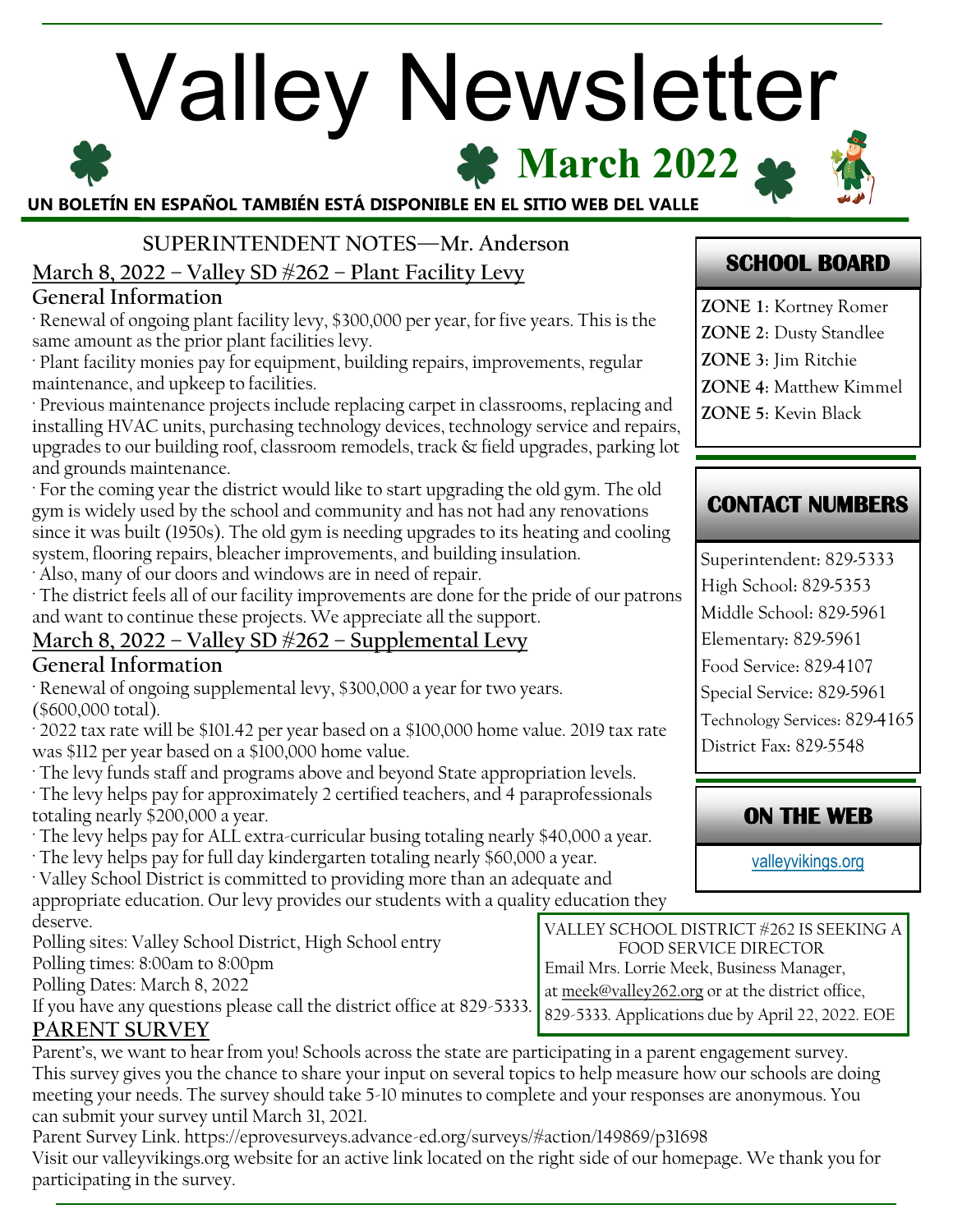## **NOTAS DEL SUPERINTENDENTE – Sr. Anderson**

#### **8 de marzo de 2022 – Valley SD #262 – Impuesto de instalación de planta**

Información general

· Renovación del gravamen de instalación de planta en curso, \$300,000 por año, por cinco años. Esta es la misma cantidad que el impuesto a las instalaciones de la planta anterior.

· El dinero de las instalaciones de la planta paga por equipos, reparaciones de edificios, mejoramiento, mantenimiento regular y conservación de las instalaciones.

· Los proyectos de mantenimiento anteriores incluyen el reemplazo de alfombras en los salones, el reemplazo e instalación de unidades de HVAC, la compra de dispositivos tecnológicos, el servicio y las reparaciones de tecnología, reparaciones en el techo de nuestro edificio, la remodelación de las aulas, las mejoras en la pista y el campo, el estacionamiento y el mantenimiento de los terrenos.

· Para el próximo año, al distrito le gustaría comenzar a mejorar el antiguo gimnasio. El antiguo gimnasio es muy utilizado por la escuela y la comunidad y no ha tenido ninguna renovación desde que se construyó (década de 1950). El antiguo gimnasio necesita modernizar su sistema de calefacción y refrigeración, reparaciones de pisos, mejorar las gradas y aislamiento del edificio.

· Además, muchas de nuestras puertas y ventanas necesitan reparación.

· El distrito siente que todas las mejoras a nuestras instalaciones se realizan para el orgullo de nuestros patrocinadores y desea continuar con estos proyectos. Apreciamos todo el apoyo.

#### **8 de marzo de 2022 – Valley SD #262 – Impuesto suplementario**

Información general

· Renovación de tasa suplementaria en curso, \$300,000 al año por dos años. (\$600,000 en total).

· La tasa impositiva para 2022 será de \$101.42 por año con base en un valor de vivienda de \$100,000. La tasa impositiva de 2019 fue de \$112 por año con base en un valor de vivienda de \$100,000.

· El impuesto financia el personal y los programas por encima y más allá de los niveles de asignación estatal.

· El impuesto ayuda a pagar aproximadamente 2 maestros certificados y 4 paraprofesionales por un total de casi \$200,000 al año.

· El impuesto ayuda a pagar TODO el transporte extracurricular por un total de casi \$40,000 al año.

· El impuesto ayuda a pagar el jardín de infantes(Kindergarten) de día completo por un total de casi \$60,000 al año.

· El Distrito Escolar de Valley se compromete a brindar más que una educación adecuada y apropiada. Nuestro impuesto proporciona a nuestros estudiantes la educación de calidad que se merecen.

Sitios de votación: Distrito Escolar de Valley, entre por la escuela secundaria

Horario de votación: 8:00 am a 8:00 pm

Fechas de votación: 8 de Marzo de 2022

Si tiene alguna pregunta, llame a la oficina del distrito al 829-5333.

#### **ENCUESTA PARA PADRES**

¡Padres, queremos saber de ustedes! Las escuelas de todo el estado están participando en una encuesta de participación de los padres. Esta encuesta le brinda la oportunidad de compartir su opinión sobre varios temas para ayudar a medir cómo nuestras escuelas están satisfaciendo sus necesidades. La encuesta tomar de 5 a 10 minutos para completarse y sus respuestas son anónimas. Puede enviar su encuesta hasta el 31 de marzo de 2021.

Enlace de encuesta para padres. [https://eprovesurveys.advanceed](https://eprovesurveys.advance).org/surveys/#action/149869/p31698 o

Visite nuestro sitio web valleyvikings.org para obtener un enlace activo ubicado en el lado derecho de nuestra página de inicio. Le agradecemos su participación en la encuesta.